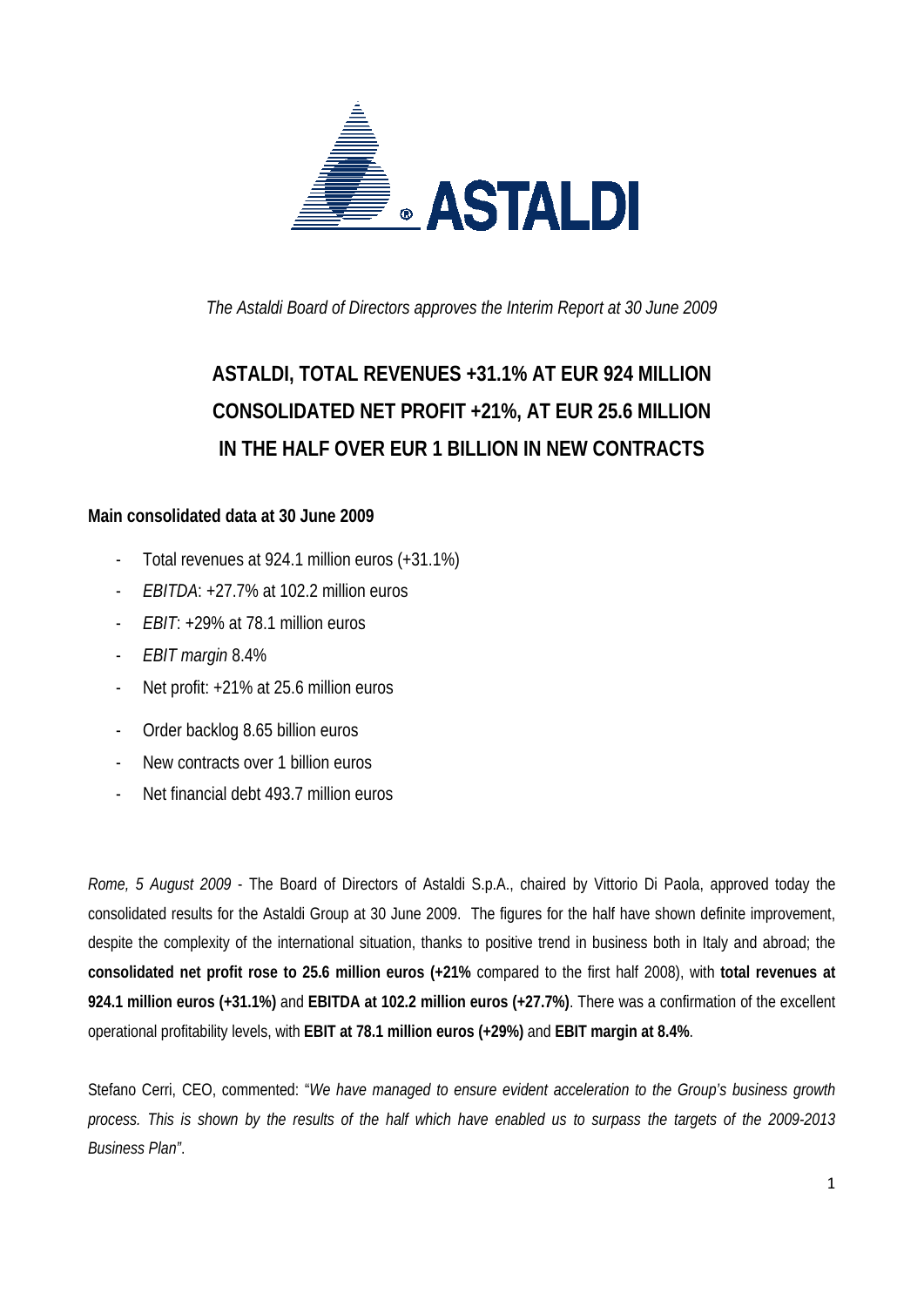There were also successes on the commercial side, with **over 1 billion euros in new contracts**. **Net financial debt**, which in the first part of the year is typically affected by the cycle of payments, **totals 493.7 million euros, net of treasury shares,** thus showing the Group's capacity to support high levels of growth with a significant capacity of selffinancing.

#### **Consolidated economic results at 30 June 2009**

The economic results in the first half of 2009 show net growth on the operational side, thanks to the good performance of production activity in Italy and abroad; this has shown the Group's capacity to convert the great potentials of the order backlog into economic results. This is important since, with regard to the aspects handled by Astaldi, **the projects currently under way do not involve critical aspects linked to expenditure programmes of the contracting administrations**; despite the limited available resources due to the international situations, the latter have proved to be able to sustain the regular continuation of projects. There has also been a confirmation of **Group profitability on the high end of the range with regard to the levels achieved on average** by the major European competitors.

**Total revenues** are **definitely up at 924.1 million euros (+31.1%** compared to 704.6 million euros in the first half of 2008), thanks to the **884.7 million euros in operating revenues (+31.5%** compared to 672.8 million euros at 30 June 2008) and **39.4 million euros in other operating revenues (+23.4%** compared to 31.9 million euros)**.** 

A total of **48.8% of operating revenues is generated by Italy**, in particular with regard to the transport infrastructures sector (**Bologna Centrale High Speed Railway Station**, **the Turin railway hub**, **Line 5 of the Milan Underground**, **Line 6 of the Naples Underground**). Work is duly proceeding on **Line C of the Rome Underground** and the lot of the **Jonica National Road** regarding the Catanzaro area ("DG21"). In the half, there was a major focus on solving the problems regarding the **Academy for Italian Police Officers ("Scuola dei Brigadieri e dei Marescialli dei Carabinieri") in Florence** (design changes requested by client) and the **new hospital in Naples** ("**Ospedale del Mare")** (technical and operational problems), as well as for the **Brescia Underground**, where a positive solution is being developed. **Foreign business (51.2% of revenues)** is also proceeding regularly, with a significant contribution from Venezuela (railways), Romania (railways, airports), Turkey (underground lines, bridges), Middle East (oil & gas) and Algeria (railways). With regard to the activities under way, there has been a considerable focus on the levels of capital invested in the single areas, in order to guarantee an adequate containment of the country risk factor associated with business abroad.

From a sector point of view, the greatest contribution to revenues is again from the **transport infrastructures** sector, **representing 78.8% of operating revenues**, in particular **railways and underground lines (61.1% of operating revenues**). There has been a temporary fall in the contribution from **water works and energy production plants (7% of operating revenues**), which do not yet include the effect of the two hydroelectric installations recently acquired in the American area. On the other hand, **the civil and industrial buildings sector has grown (14.2% of operating revenues)**, basically thanks to the advancement in Qatar for the QATALUM Project.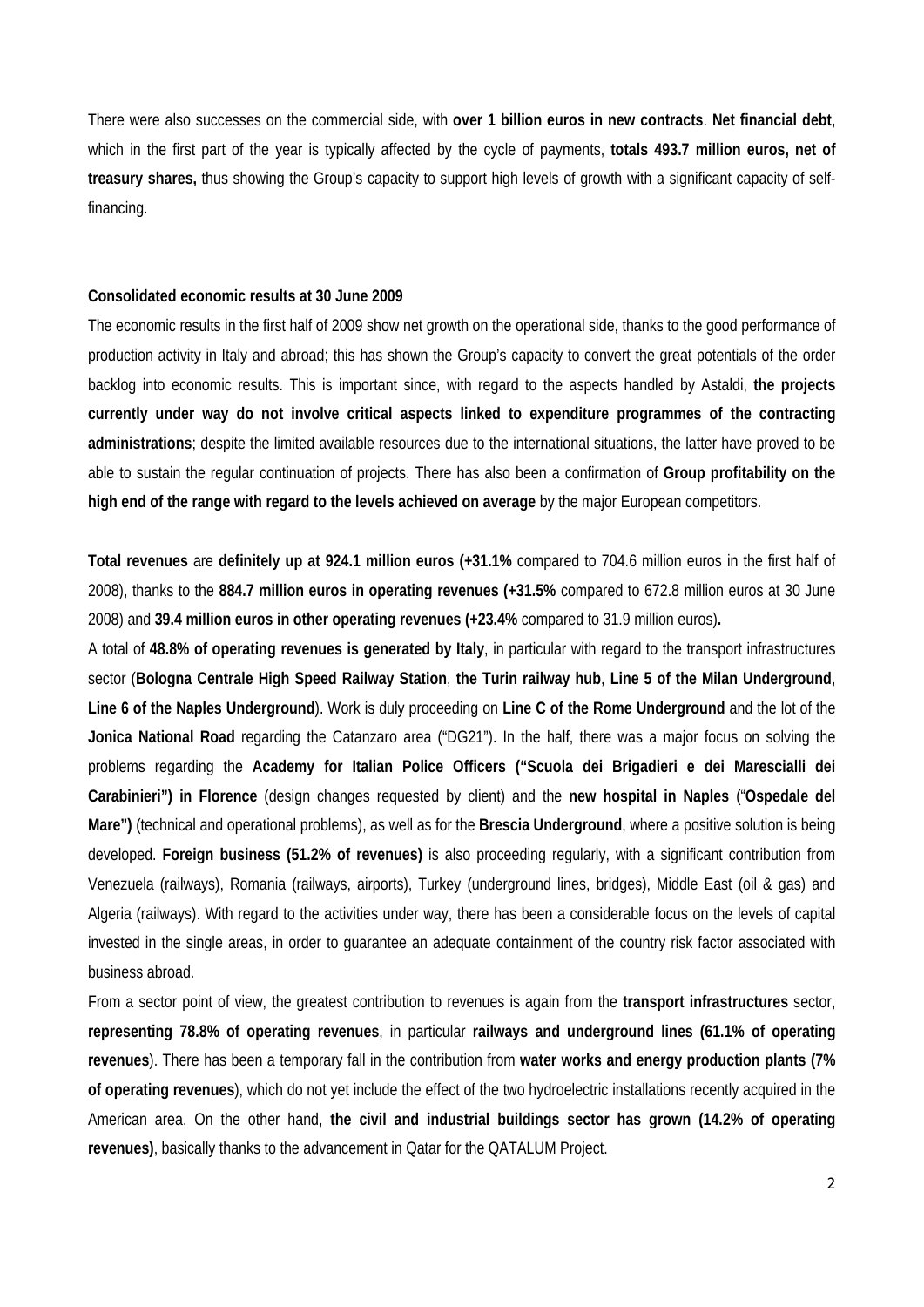With regard to concessions, on the basis of the accounting principles adopted, the accounts do not yet show the contribution to revenues produced by the undertaking of the management of the Mestre Hospital and the start-up of the management phase for the "Riva Reno" public parking facility in Bologna. It should, however, be pointed out that in the half there were revenues of over 26 million euros for the Mestre Hospital from overall management results, with over 2.6 million laboratory tests, over 54,000 X-rays and over 250,000 meal served. For the half, the Astaldi quota of revenues deriving from the management of parking facilities and the Mestre Hospital can therefore be estimated at approximately 10 million euros.

| Operating revenues by geographical<br>area (€/000.000)  | 30 June 2009 | %      | 30 June 2008 | %      |
|---------------------------------------------------------|--------------|--------|--------------|--------|
| Italy                                                   | 432          | 48.8%  | 348          | 51.7%  |
| Abroad                                                  | 453          | 51.2%  | 325          | 48.3%  |
| Europe                                                  | 92           | 10.4%  | 88           | 13.1%  |
| America                                                 | 233          | 26.3%  | 128          | 19.0%  |
| Asia                                                    | 65           | 7.3%   | 30           | 4.4%   |
| Africa                                                  | 63           | 7.1%   | 79           | 11.8%  |
| <b>Total operating revenues</b>                         | 885          | 100.0% | 673          | 100.0% |
|                                                         |              |        |              |        |
| Operating revenues by sector of<br>activity (€/000.000) | 30 June 2009 | %      | 30 June 2008 | %      |

| activity ( $\epsilon$ /000.000)                 |     |        |     |        |
|-------------------------------------------------|-----|--------|-----|--------|
| Transport infrastructures                       | 697 | 78.8%  | 500 | 74.3%  |
| Water works and energy production<br>facilities | 62  | 7.0%   | 78  | 11.6%  |
| Civil and industrial buildings                  | 126 | 14.2%  | 95  | 14.1%  |
| Total operating revenues                        | 885 | 100.0% | 673 | 100.0% |

**Production costs**, totalling **695.3 million euros (75.2% of total revenues)**, were up by +37.4% on an annual basis (506.2 million euros at 30 June 2008); **personnel costs**, amounting to **119.1 million euros (12.9% of total revenues)** recorded a smaller increase (+14.2%, compared to 104.3 million euros in the first half of 2008). While on the one hand the higher volume of business means greater direct costs of production, also due to the size of the orders in the backlog on an associative basis, on the other there are also greater economies of scale and more contracting to third parties, given the prevalence of general contracting initiatives in the activities in progress.

Increased orientation towards this type of activity, together with the weight of underground transport infrastructures in the contracts now being executed, mean benefits to operating results. **EBITDA** is at **102.2 million euros** (**+27.7%**,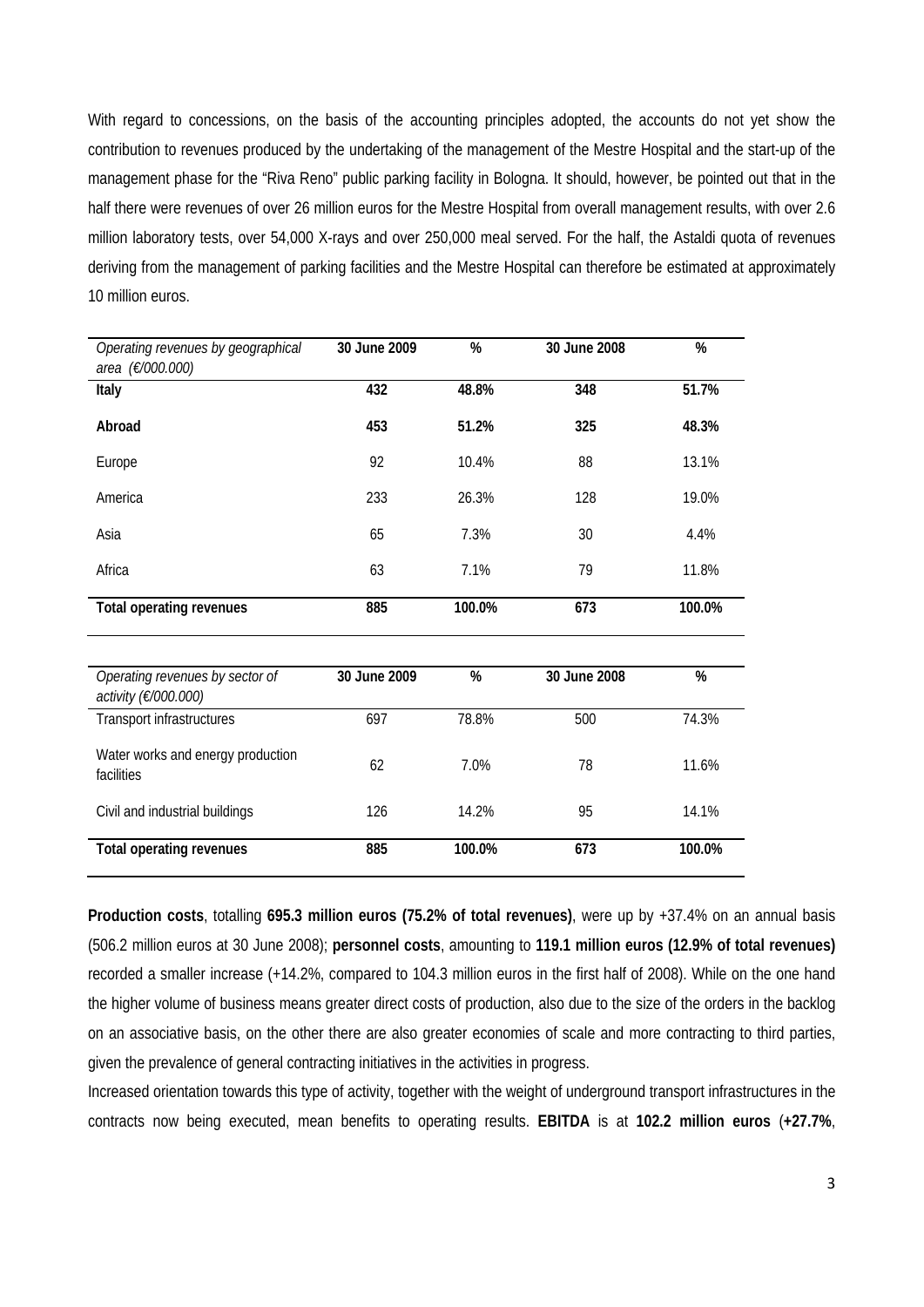compared to 80.1 million euros at 30 June 2008), with **EBITDA margin at 11.1%**; **EBIT** is **at 78.1 million euros, up by +29%** (60.5 million euros for the first half of 2008), with an **EBIT margin of 8.4%.**

Production volumes and the gradual orientation of the order backlog towards initiatives involving greater technological and financial commitment also explain the higher **financial charges**, totalling **35.7 million euros** (21.4 million euros in the first half of 2008). Besides commitments in terms of guarantees issued, related to the average value of the order backlog (bid bonds, performance bonds), the figure is due to the greater average debt level recorded following the growth of the invested capital typically associated with the increase in production, and from temporary negative exchange rate differences. The amount of these charges is compatible with Group forecasts, involving a partial decrease in the second half of the year.

**Net profit** is **25.6 million euros, up by +21%** (21.1 million euros at the end of June 2008), with a net margin of 2.8% and a tax rate of 38%.

#### **Consolidated equity and financial results at 30 June 2009**

The Group's assets and financial structure reflects the consistent growth in production activities, with particular focus on debt levels, and a policy of investments in general contracting, typically with high technological contents, as well as in project finance. The latter are generally characterised by a non-recourse or self-liquidating debt structure, and therefore a low financial risk profile.

**Net fixed assets** total **394.9 million euros**, up compared to 355.6 million euros at the end of 2008, mainly due to the investments in project financing initiative and for the expansion in new projects, especially abroad.

The company has therefore recorded a **working capital of 475 million euros** (403.1 million euros at the end of 2008) and a **higher net invested capital at 838.2 million euros** (727.2 million euros at the end of 2008). The latter item has also been positively affected by the increase in the economic margins that normally show in the accounts in a later phase, thus showing the Group's strong focus on the operational aspect, while maintaining a balanced financial structure.

**Net equity** totals **339.2 million euros** (331.9 million euros at the end of 2008), in relation to the trends in the period result, the suspended economic components recorded in the income statement and the dividend paid.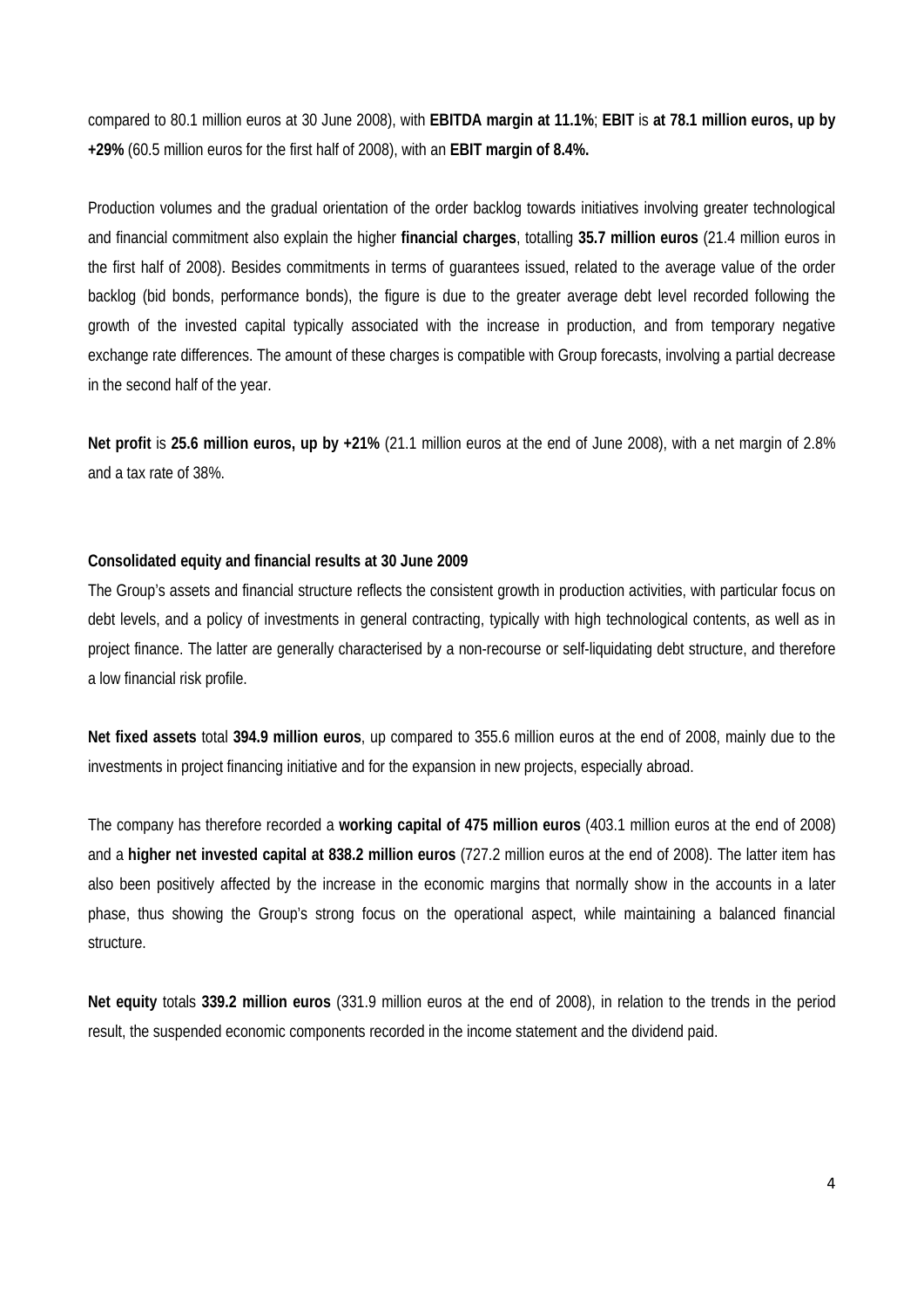| Consolidated net financial position<br>(E/000) |           | 30/06/09   | 31/03/09   | 31/12/08   | 30/09/08   | 30/06/08   |
|------------------------------------------------|-----------|------------|------------|------------|------------|------------|
| A Cash                                         |           | 259,970    | 285,793    | 333,759    | 319,516    | 291,156    |
| B Securities held for negotiation              |           | 4,154      | 5,718      | 4,901      | 5,810      | 10,342     |
| C Liquidity                                    | $(A+B)$   | 264,124    | 291,511    | 338,660    | 325,326    | 301,499    |
| D Financial receivables                        |           | 27,097     | 21,091     | 19,769     | 13,816     | 12,673     |
| E Current payables to banks                    |           | (277, 261) | (281, 405) | (241, 987) | (176, 863) | (259, 369) |
| F Current part of non-current debt             |           | (1, 123)   | (15, 416)  | (22, 536)  | (74, 931)  | (75, 904)  |
| G Other current financial debt                 |           | (6,767)    | (7,660)    | (10, 925)  | (9, 751)   | (10, 587)  |
| H Current financial debt                       | $(E+F+G)$ | (285, 151) | (304, 482) | (275, 448) | (261, 544) | (345, 860) |
| I Net current financial debt                   | $(H+D+C)$ | 6,070      | 8,120      | 82,981     | 77,597     | (31,688)   |
| J Non-current payables to banks                |           | (492, 805) | (458, 817) | (465, 071) | (539, 947) | (467, 135) |
| K Other non-current payables                   |           | (12, 180)  | (13, 302)  | (13, 237)  | (13,970)   | (14, 424)  |
| L Non-current financial debt                   | $(K+J)$   | (504, 985) | (472, 119) | (478, 308) | (553, 916) | (481, 560) |
| M Net financial debt                           | $(L+I)$   | (498, 915) | (463,999)  | (395, 327) | (476, 319) | (513, 248) |
| Treasury shares in portfolio                   |           | 5,197      | 5,905      | 5,655      | 4,858      | 4,662      |
| Total net financial position                   |           | (493, 718) | (458,093)  | (389, 672) | (471, 461) | (508, 586) |
| Debt/Equity ratio                              |           | 1.46       | 1.36       | 1.17       | 1.40       | 1.55       |

The **net financial position** at the end of half, net of treasury shares, totals **(493.7) million euros**, a figure up compared to the one recorded at the end of 2008, but easily forecast considering trends in contracts which, from the financial point of view, show a cyclical pattern.

The debt structure, in line with the results recorded at the end of the year, has confirmed its medium-long term orientation; the first significant maturity date for refinancing is in 2013.

The debt/equity ratio is 1.46. The corporate debt/equity ratio, which excludes the quota of the debt for concession/project financing activities since this is self-liquidating, is 1.2 given the quota of the debt utilised for project financing initiatives, totalling approximately 90 million euros, and related to the equity for initiatives in the hospital and underground line sectors and the costs for the construction of concession parking facilities. Furthermore, we can recall the initial investment quota totalling approximately USD 15 million in the concession involving the construction and management of the Chacayes hydroelectric plant in Chile.

## **Order backlog**

The order backlog of the Group at the end of June 2009 totalled 8.65 billion euros, of which 6.3 billion euros in the construction sector, mainly for general contracting initiatives, and 2.4 billion euros for the concessions/project finance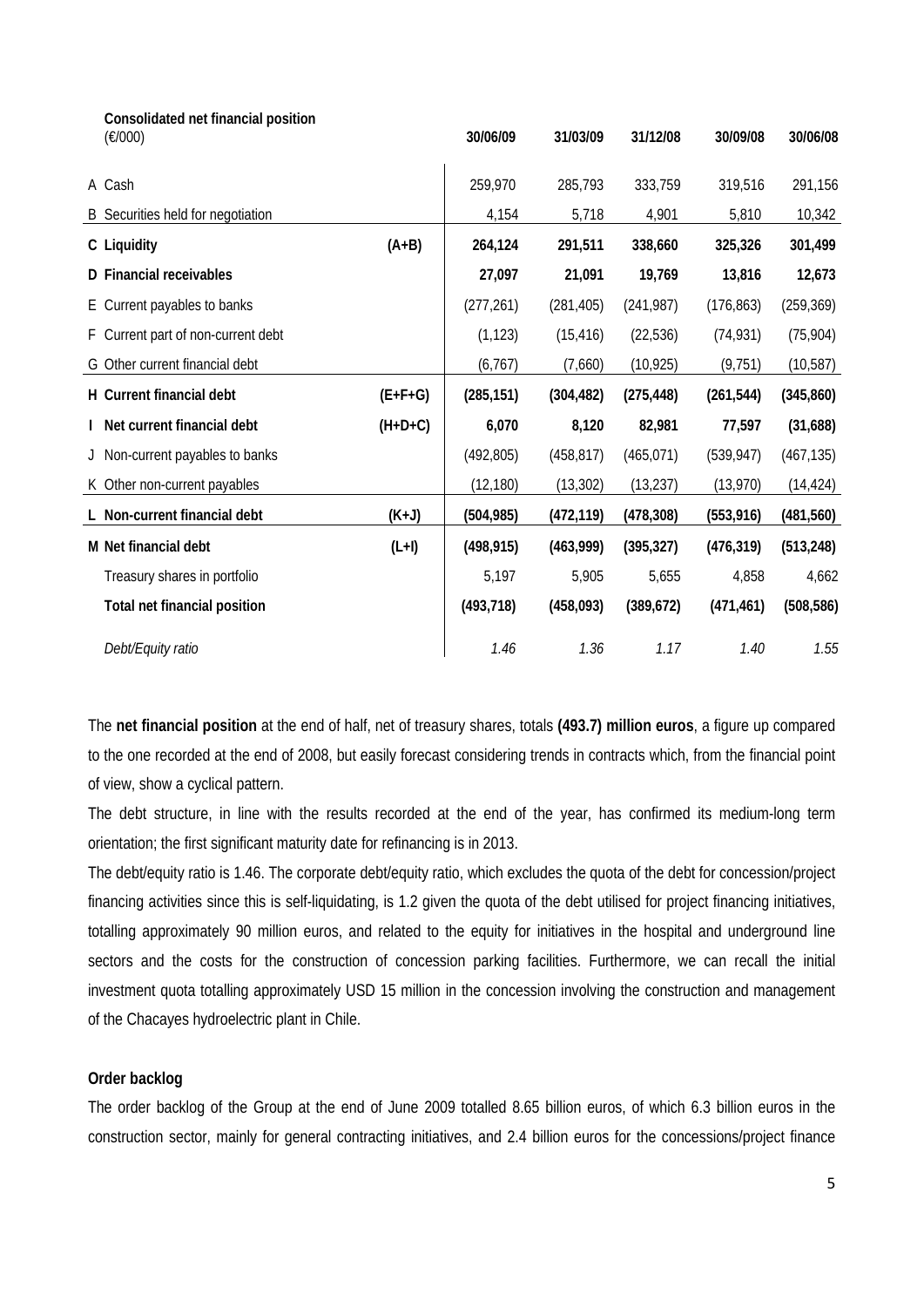sector. These values are the result of over 1 billion euros in new initiatives, mainly in Latin America (Chile, Venezuela, Nicaragua), Eastern Europe (Romania, Poland), Turkey and the Middle East with new contracts in the transport infrastructures and renewable energy sectors, as well as increases in contract values for initiatives in progress (transport infrastructures, water works).

The overall structure of the order backlog is compatible with the commercial development policy confirmed in May by the Group Business Plan for 2009-2013. A total of 55% of business, including concession initiatives, is located in Italy; the remaining 45% refers to activities abroad, mainly in Latin America, Europe and Algeria. Construction activities represent 76% of total order backlog: transport infrastructures are the major sector for the Group operation (61% of total order backlog), followed by a major role for civil and industrial construction (10%) and energy production plants (5%). The concessions sector (24%) reflects the entry of the Group in the specific area of renewable energy, in addition to what has already been achieved in urban transport infrastructures, hospital construction and parking facilities.

Finally, we should add to this the initiatives, with a total value of approximately another 7 billion euros, regarding contracts for which the Group is in a very advanced stage in the process of acquisition. Among these initiatives, in the concession sector we can cite the contract for the Istanbul-Izmir motorway in Turkey (with the preliminary assignment agreed in July) and the contract for linking the Port of Ancona with the surrounding road network (a project in which Astaldi is the sponsor, still awaiting the definitive results of the awarding procedure). For the construction sector there is the initiative regarding Line 2 of the Warsaw Underground, in Poland (for which the Company is awaiting the formalisation of the contract).

| Order backlog by geographical area<br>(E/000,000) | Start of period<br>01/01/2009 | <b>Increases</b>         | Decreases for<br>production | End of<br>period<br>30/06/2009 |
|---------------------------------------------------|-------------------------------|--------------------------|-----------------------------|--------------------------------|
| Italy                                             | 5,111                         | 97                       | (432)                       | 4,776                          |
| Abroad                                            | 3,346                         | 981                      | (453)                       | 3,874                          |
| Europe                                            | 930                           | 258                      | (92)                        | 1,096                          |
| America                                           | 1,658                         | 698                      | (233)                       | 2,123                          |
| Africa                                            | 706                           | $\overline{\phantom{a}}$ | (65)                        | 641                            |
| Asia                                              | 52                            | 25                       | (63)                        | 14                             |
| <b>TOTAL Order backlog</b>                        | 8,457                         | 1,078                    | (885)                       | 8,650                          |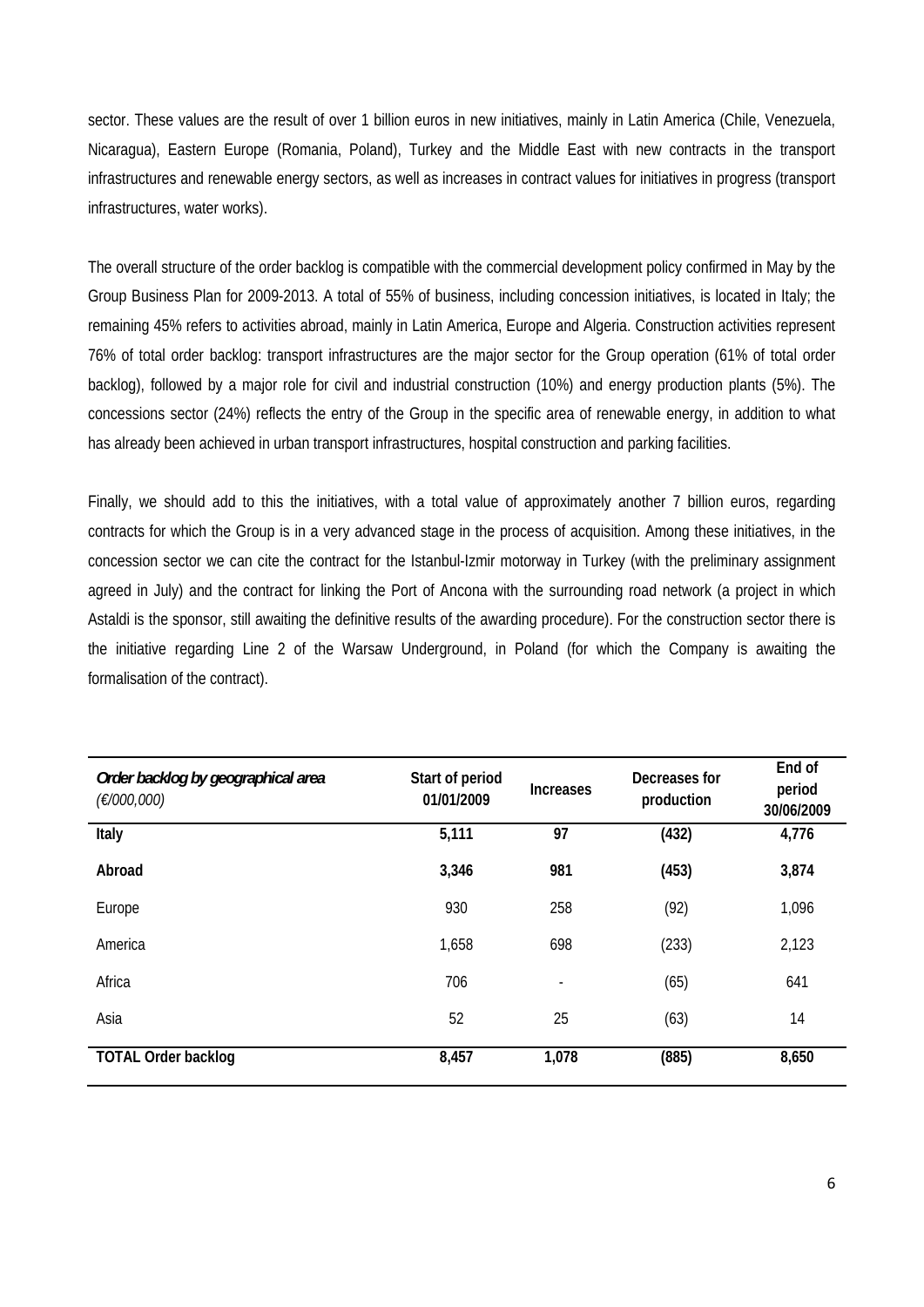| Order backlog by area of activity (€/000,000) | Start of period<br>01/01/2009 | <b>Increases</b> | Decreases for<br>production | End of period<br>30/06/2009 |
|-----------------------------------------------|-------------------------------|------------------|-----------------------------|-----------------------------|
| Transport infrastructures, of which:          | 5,291                         | 660              | (697)                       | 5,254                       |
| Railways and underground lines                | 3,892                         | 371              | (541)                       | 3,722                       |
| Roads and motorways                           | 1.264                         | 289              | (139)                       | 1,414                       |
| Airports and ports                            | 135                           | 0                | (17)                        | 118                         |
| Water works and energy production plants      | 502                           | 44               | (62)                        | 484                         |
| Civil and industrial buildings                | 545                           | 25               | (126)                       | 443                         |
| Concessions                                   | 2,119                         | 350              | $\mathbf 0$                 | 2,469                       |
| <b>TOTAL Order backlog</b>                    | 8,457                         | 1,078            | (885)                       | 8,650                       |

### **Subsequent events and forecast business trends**

In July, the Astaldi Group achieved the preliminary assignment of the **concession relative to the BOT for the construction and subsequent management of the Istanbul-Izmir motorway**, in Turkey. The contract, for which the Company is awaiting definitive awarding, involves an estimated total investment of approximately USD 6.4 billion, with estimated motorway management revenues totalling USD 23 billion, with a concession lasting 22 years and 4 months. The motorway will extend for 421 kilometres from Gebze to Izmir, and also involves a bridge on Izmit Bay. The works will be undertaken by a group of companies formed by Astaldi together with a group of local companies, each having an equal share of 16.7%.

Other foreign business includes the positive results of the visit to **Venezuela** by the Italian Minister of Infrastructures and Transport, which took place in July, and could lead to new bilateral agreements between the Italian and Venezuelan governments, and thus the signing of new contract in the transport infrastructures sector.

In the Italian sector, new financial allocations have been recorded for the major works in progress in the underground transport sector. The sessions of the CIPE on 15 and 31 July 2009 have decided, among other things, a contribution of further funds for Line C of the Rome Underground (76 million euros) and Line 6 of the Naples Underground (150 million euros), and for the extension towards San Siro of Line 5 of the Milan Underground (for which, together with Line 4, additional 451 million euros have been allocated).

In the coming years, we can therefore forecast an acceleration of initiatives in the sector of railway infrastructures and underground lines, but also the finalisation of the new contracts in Turkey and Poland not yet included in the order backlog, besides the further implementation of the projects approved in the Group development strategy for the next 5 year period.

#### **Growth forecasts for 2009**

The growth level achieved in the half enables us to forecast a further increase in business by the end of the year, greater than planned, with an increase on an annual basis of +15-20% for total revenues, EBIT and net income.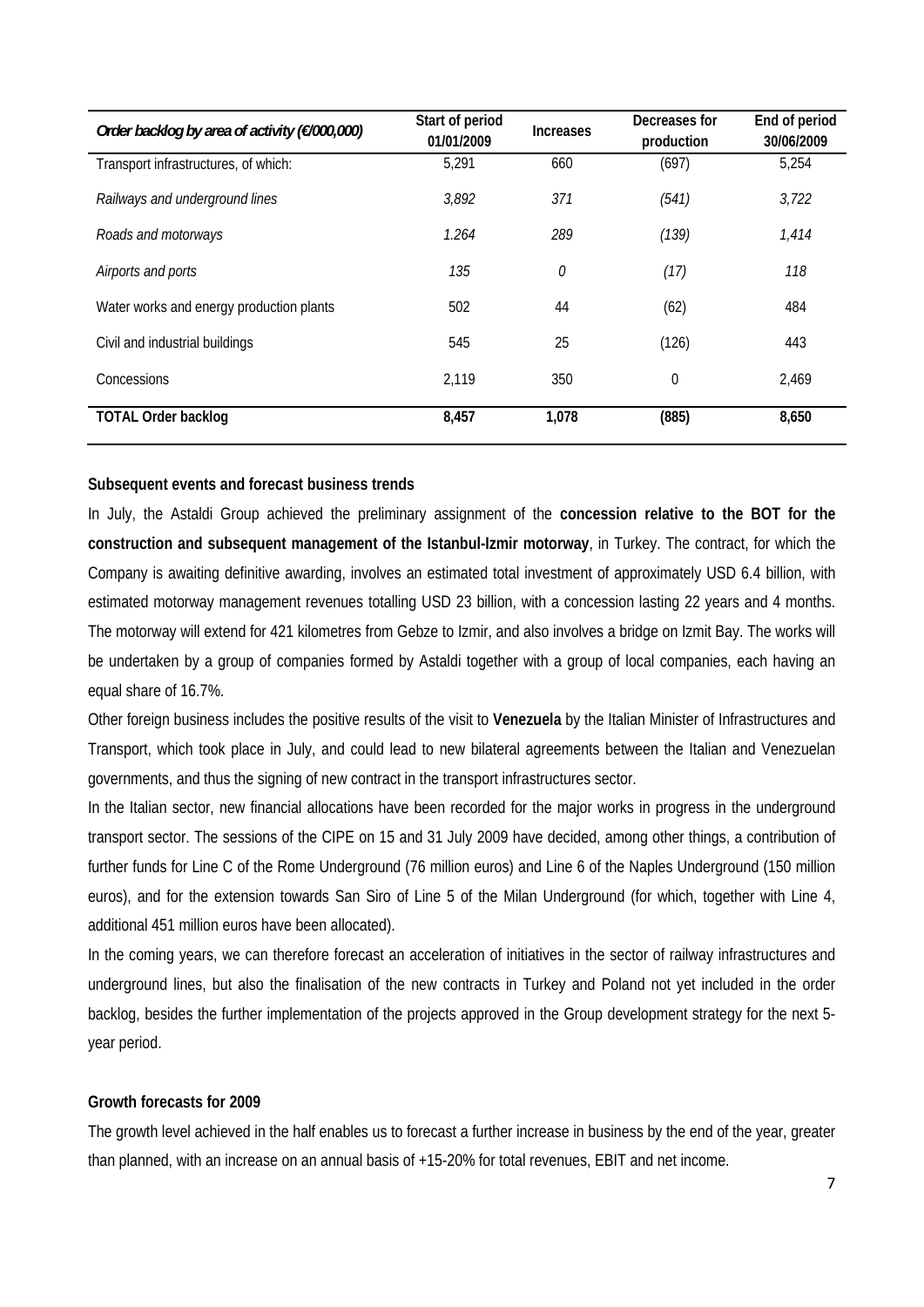$^{\circ}$ °

*The manager in charge of drawing up company accounting documents, Paolo Citterio, General Manager - Administration and Finance of Astaldi, hereby declares pursuant to paragraph 2 of Art. 154-bis of the Single Financial Law that the accounting information contained in this press release corresponds to data shown in accounting documents, books and entries.* 

 $^{\circ}$ °

The Interim Report at 30 June 2009 will be available on the Astaldi website at www.astaldi.it by the date set forth by the law.

 $000$ 

*Listed on the STAR segment of the Italian stock exchange, Astaldi Group has been active for more than 80 years, in Italy and abroad, in designing and constructing large-scale civil engineering works. The Group operates in the following areas of activity:* 

- *transport infrastructures (railways, undergrounds, roads, motorways, ports, and airports);*
- *hydraulic works and power production plants (dams, hydroelectric plants, waterworks, oil pipelines, gas pipelines, nuclear power stations and treatment plants);*
- *civil and industrial construction (hospitals, universities, airports, law courts, and car parks);*
- *concession of such works as healthcare facilities, transport infrastructures, and car parks.*

*The Astaldi Group is currently a General Contractor capable of promoting financial aspects and coordinating all resources and skills for the optimal development and management of complex and high-value public works.* 

#### **For further information:**

Astaldi S.p.A. PMS Corporate Communications Tel. 06/41766389 Tel. 06/48905000 *Alessandra Onorati Giancarlo Frè Torelli*  Head of External Communications and *Andrea Lijoi* Investor Relations *a.onorati@astaldi.com* - *www.astaldi.it*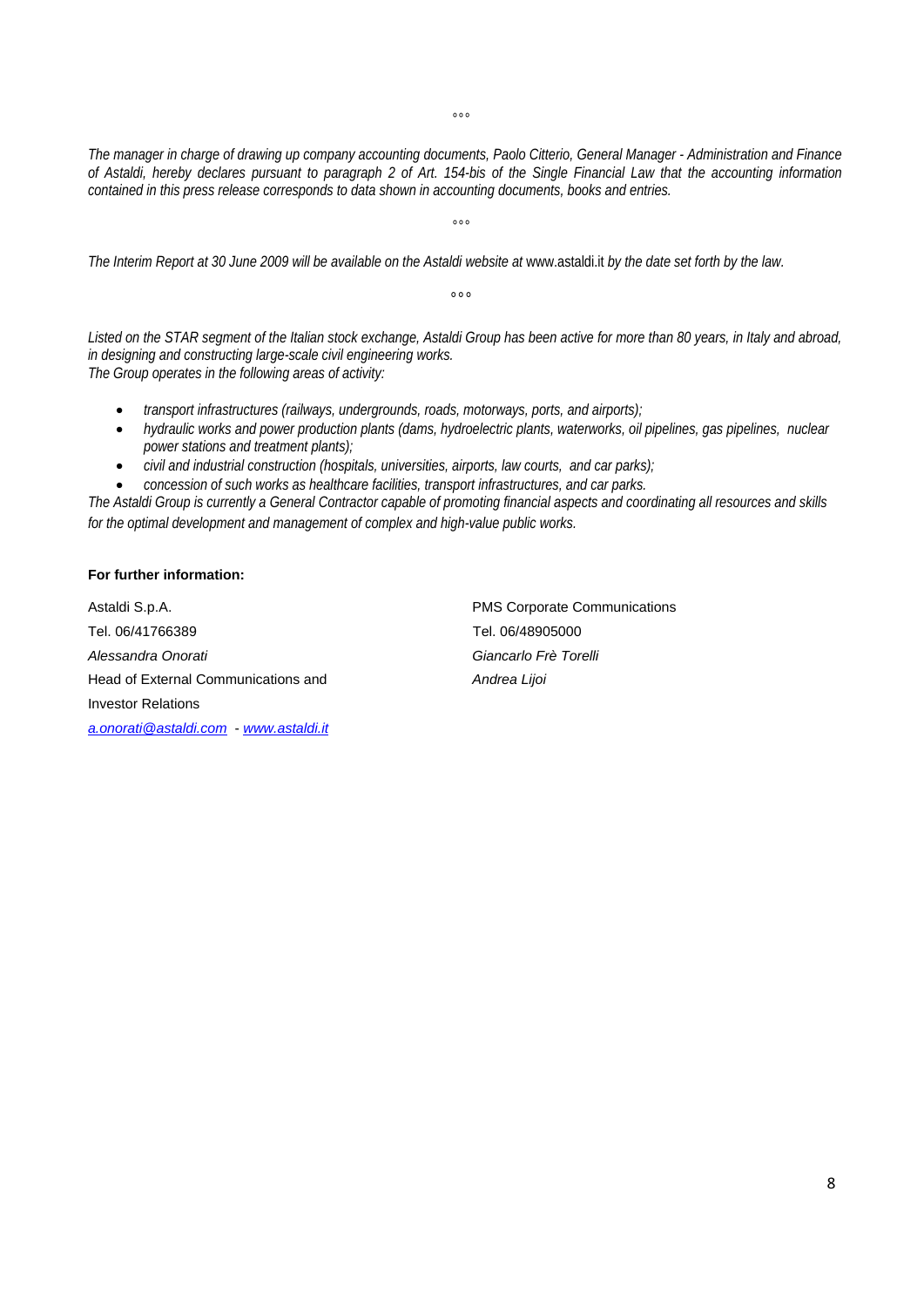# **Attachments**

| Reclassified consolidated income statemente<br>(E/000) |                             | Notes 30/06/09 | %          | 30/06/08   | %          |
|--------------------------------------------------------|-----------------------------|----------------|------------|------------|------------|
| Revenues                                               | $\boldsymbol{\mathcal{I}}$  | 884,747        | 95.7%      | 672,769    | 95.5%      |
| Other operating revenues                               | $\mathcal{L}_{\mathcal{L}}$ | 39,362         | 4.3%       | 31,886     | 4.5%       |
| <b>Total revenues</b>                                  |                             | 924,109        | 100.0%     | 704,655    | 100.0%     |
| Costs of production                                    | $3 - 4$                     | (695, 307)     | $(75.2)\%$ | (506, 190) | $(71.8)\%$ |
| <b>Added value</b>                                     |                             | 228,802        | 24.8%      | 198,465    | 28.2%      |
| Labour costs                                           | $\sqrt{5}$                  | (119,087)      | $(12.9)\%$ | (104, 322) | $(14.8)\%$ |
| Other operating costs                                  | $\overline{7}$              | (7, 469)       | (0.8)%     | (14, 059)  | (2.0)%     |
| <b>EBITDA</b>                                          |                             | 102,246        | 11.1%      | 80,084     | 11.4%      |
| Amortization                                           | 6                           | (21, 349)      | $(2.3)\%$  | (19,580)   | (2.8)%     |
| Depreciation                                           | 7                           | (1,221)        | (0.1)%     | (382)      | (0.1)%     |
| Write-downs                                            | 6                           | (2,000)        | (0.2)%     |            | 0.0%       |
| (Capitalization of internal construction costs)        |                             | 407            | 0.0%       | 391        | 0.1%       |
| <b>EBIT</b>                                            |                             | 78,083         | 8.4%       | 60,514     | 8.6%       |
| Financial charges                                      | $8 - 9$                     | (35,669)       | $(3.9)\%$  | (21, 373)  | $(3.0)\%$  |
| Effect of evaluation of shareholdings at equity        | 10                          | (136)          | (0.0)%     | 319        | 0.0%       |
| Pre-tax income                                         |                             | 42,278         | 4.6%       | 39,460     | 5.6%       |
| Taxes                                                  | 11                          | (16, 103)      | (1.7)%     | (15, 389)  | $(2.2)\%$  |
| Profit for the period                                  |                             | 26,174         | 2.8%       | 24,071     | 3.4%       |
| Minority (profit)/loss                                 |                             | (605)          | (0.1)%     | (2,943)    | (0.4)%     |
| Group net profit                                       |                             | 25,569         | 2.8%       | 21,128     | 3.0%       |